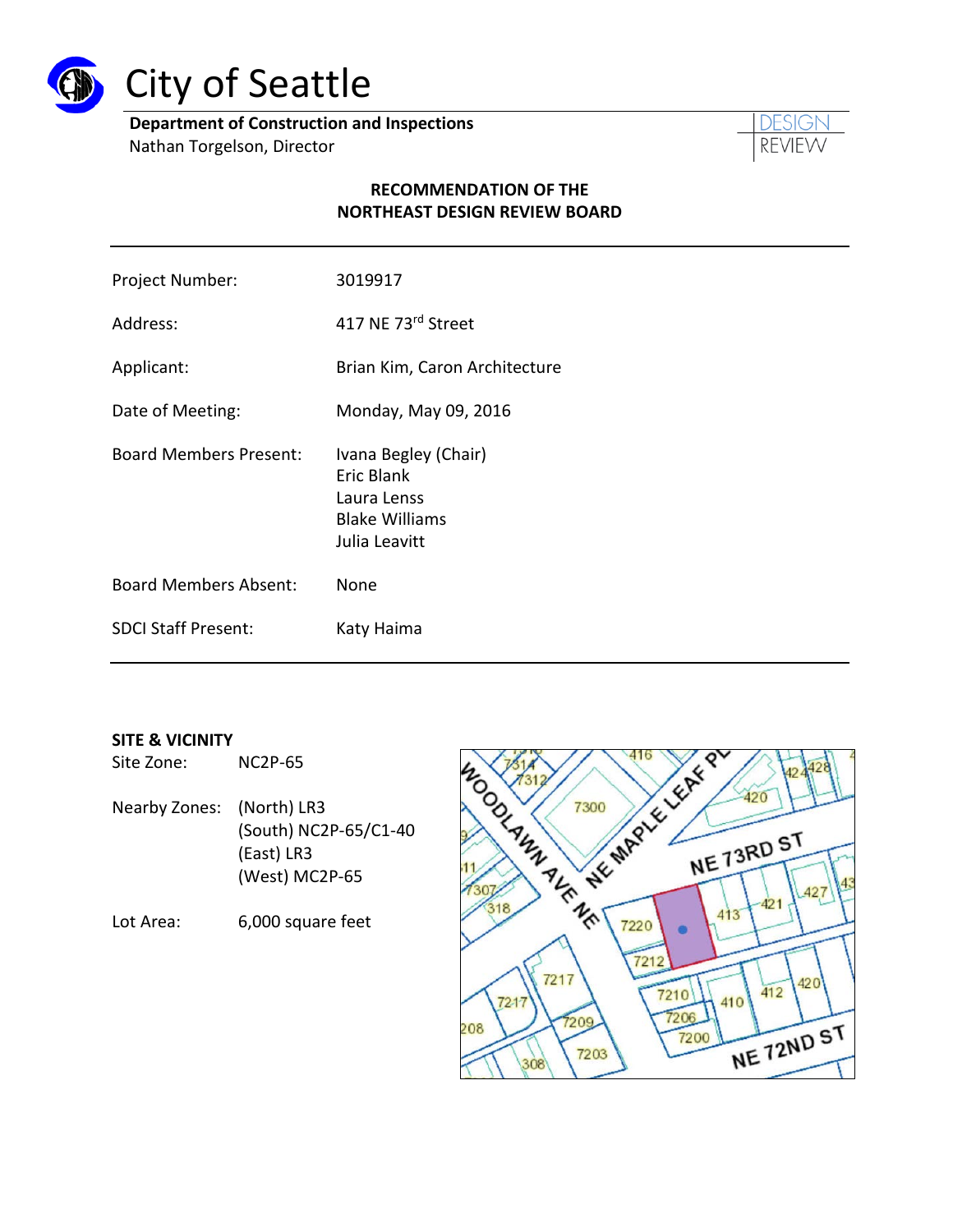## **Current Development:**

The site is currently a paved surface parking lot.

## **Surrounding Development and Neighborhood Character:**

The site is located in the Green Lake Residential Urban Village, at the east edge of the Green Lake commercial district. Surrounding structures are a mix of older 1-3 story commercial structures, low- and mid- rise residential structures, and more recently developed mixed-use projects. Many of the older commercial structures are smaller scaled, and feature extensive use of brick and traditional architectural detailing.

The site is one block to the east of Green Lake Park. Billings Middle School is located one block west on NE 73rd Street.

To the east of the site is a two-story apartment building built to the property line, with no windows on the west façade. To the west of the site is the Great Hall at Green Lake, a threestory colonial style structure, formerly the Green Lake Congregational Church. The structure features an arched stained-glass window on the west façade, which is built at the property line.

The site is relatively flat, with a slope of about three feet from the northeast down to the southwest corner of the site. There is one power pole on the northeast corner of the site.

## **Access:**

Access is taken from a curb cut on NE 73<sup>rd</sup> Street, as well as from the alley abutting the south end of the site.

## **Environmentally Critical Areas:**

None.

## **PROJECT DESCRIPTION**

The proposal is for a six-story mixed use building with approximately 45 units, 1,389 square feet of ground-level commercial space, and 14 below-grade parking stalls.

The packet includes materials presented at the meetings, and are available online by entering the project number (3019917) at this website: <http://www.seattle.gov/dpd/aboutus/news/events/DesignReview/SearchPastReviews/default.aspx>

The packet is also available to view in the file, by contacting the Public Resource Center at SDCI: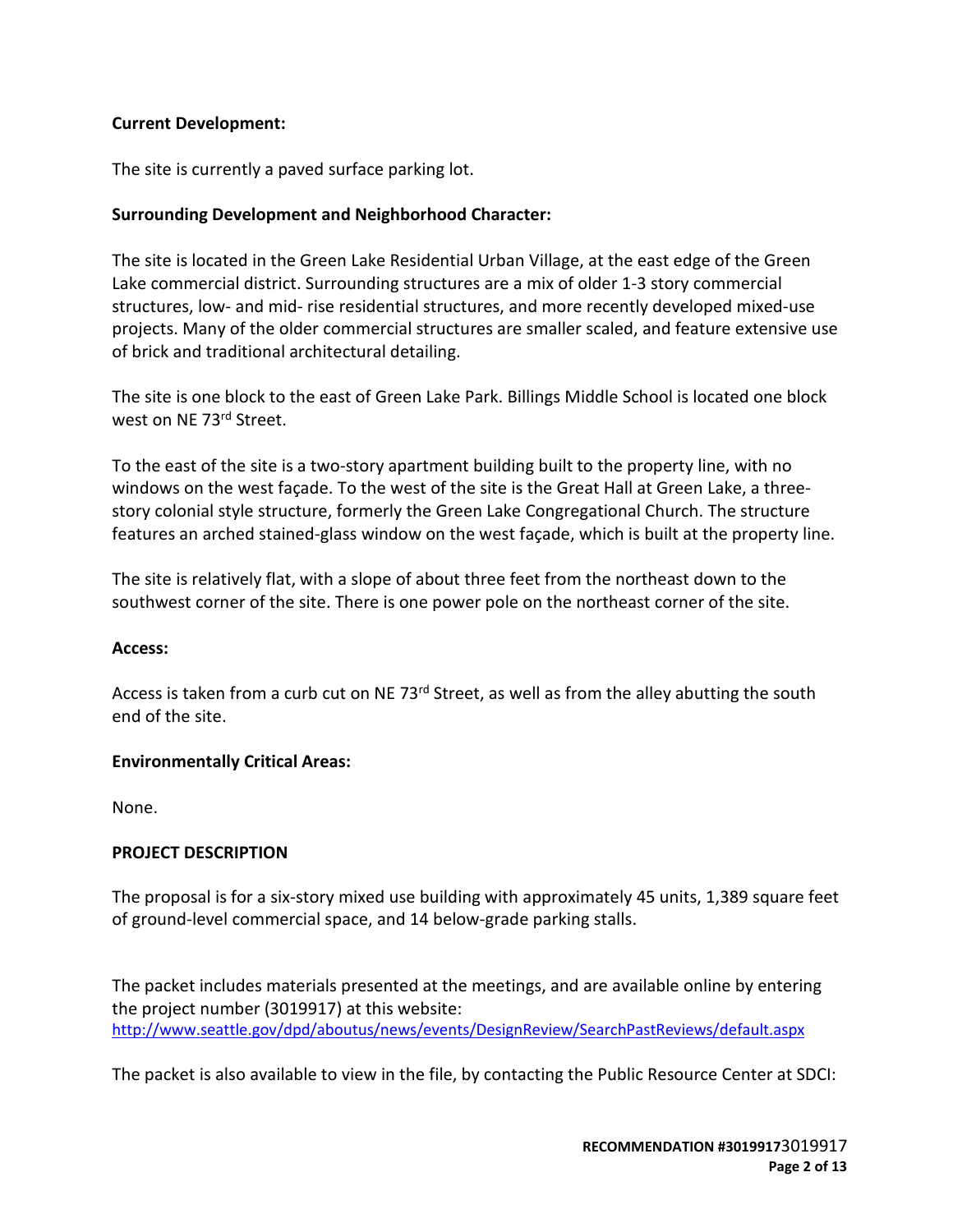# **Mailing Public Resource Center**

**Address:** 700 Fifth Ave., Suite 2000 P.O. Box 34019 Seattle, WA 98124-4019

**Email:** [PRC@seattle.gov](mailto:PRC@seattle.gov)

## **EARLY DESIGN GUIDANCE August 10, 2015**

## **PUBLIC COMMENT**

The following comments, issues and concerns were raised during the public comment portion of the public meeting:

- Noted that the site (parking lot) currently houses dumpsters and parking spaces for service vehicles used by adjacent businesses, and expressed concern over where these would be relocated.
- Concerned over the lack of parking, increased traffic in the alley, and safety concerns related the pedestrian use of the alley.
- Noted that all the windows on the Great Hall facing the proposal site are operable, and expressed concern over the setbacks in that that the proposed development would impact access to light and air.
- Felt that the proposal would not allow for adequate light in the Great Hall, especially the large stained glass window, as it faces east.
- Concerned that the proposal will create unsafe conditions for full sized delivery trucks for adjacent businesses and garbage trucks to use the alley.
- Noted that the Great Hall is likely to remain for some time (not be redeveloped), and the proposal is out of scale with the immediate context.
- Felt that the zoning is inappropriate for the location, considering the context and existing development.
- Felt that the location is not appropriate for SEDUs, and encouraged the applicant to provide more family-sized units.
- Felt that the proposal should not maximize the FAR to be more compatible with the surrounding character of the nearby single family neighborhoods.
- Felt that the proposal appears out of place, and is taller than any of the existing development.
- Felt that the programming is too dense for the site.
- Questioned the historic status of the Great Hall.
- Questioned the addressing of the Great Hall.
- Encouraged the applicant to use departures to make the proposal more inspiring and to respond more adequately to the Great Hall.
- Appreciated the gesture to provide light and air for the Great Hall.
- Felt that the commercial space is too small to be viable.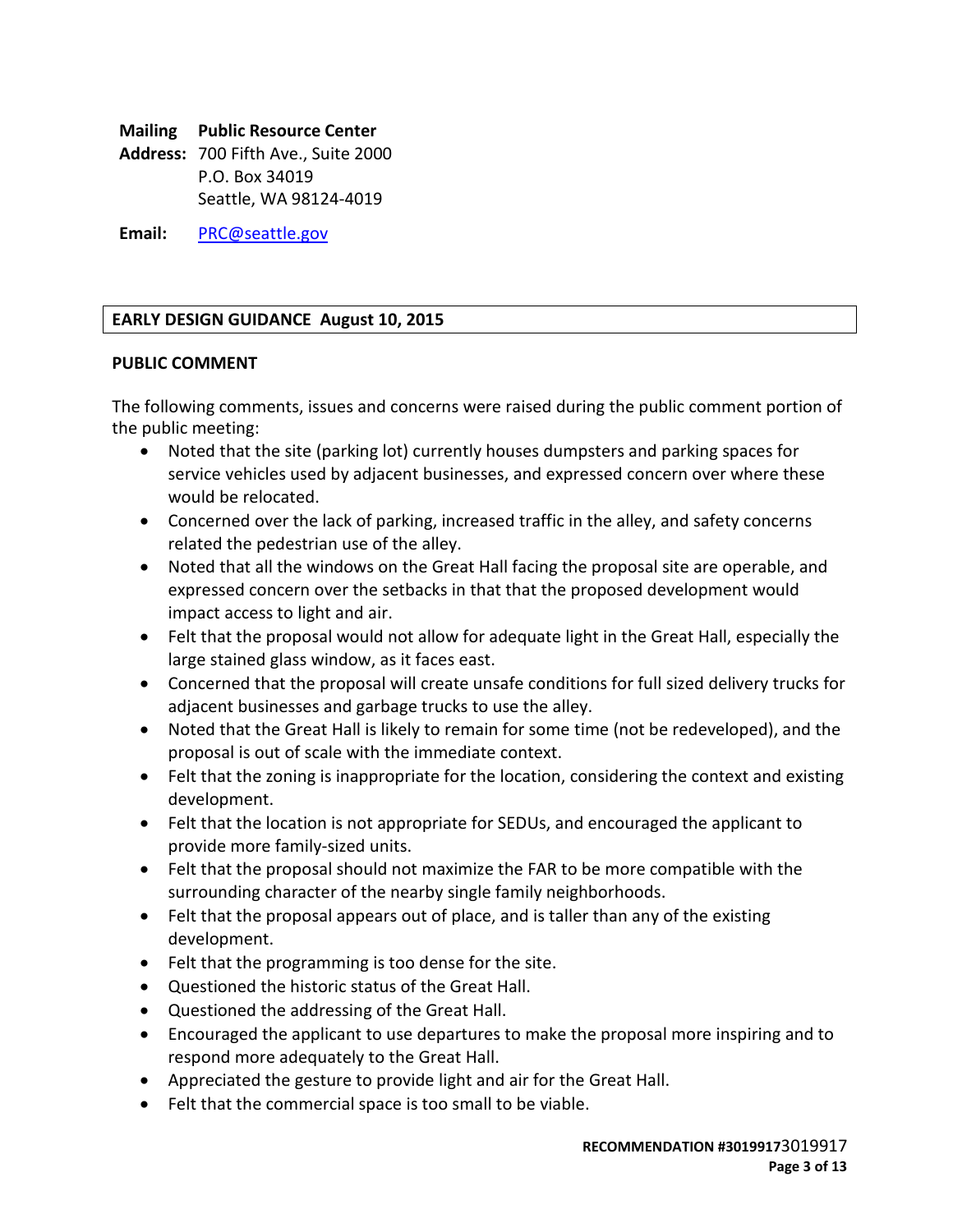• Suggested relocating the non-commercial uses, such as the office and storage, to the second floor to allow for more retail space at the ground floor.

In addition, the following written comments were received regarding the following issues, and concerns, and comments:

- Supported the increase in density.
- Concerned over the lack of parking and increased traffic.
- Felt the architectural character should be consistent with the Great Hall.
- Concerned over the height of the proposal.
- Concerned that the commercial space is too small to be viable.
- Felt the scale is incompatible with the established context.
- Felt the landscaping is too limited.
- Concerned that the materials and lighting will not relate to a human scale.
- Preferred Option 1 due to the transition in massing to the LR3 zone.
- Felt the proposed modulation of the upper levels draws attention to the height.
- Encouraged moving bike storage and lobby to upper floors to allow greater commercial space at ground level.
- The design of the façade should fit with the established character of the area.
- Would like to see greater set back from the Great Hall and from the LR3 zone.
- The proposed modulation of the upper levels emphasizes the verticality of the proposal, which appears incompatible with the existing context.
- The materials should be of a high quality and respond to the established neighborhood character.
- Felt the lighting of the commercial first floor and entry will not contribute to creating a human scale at the street level.

# **PRIORITIES & BOARD RECOMMENDATIONS**

After visiting the site, considering the analysis of the site and context provided by the proponents, and hearing public comment, the Design Review Board members provided the following siting and design guidance.

- **1. Massing and Context Response:** The Board generally supported the massing concept presented in Option 2 (preferred alternative), and provided the following guidance for reducing the perceived height bulk and scale, and responding to site context and adjacencies. (CS2-B, CS2-D, CS2-II, DC2-A)
	- a. The proposal should prioritize minimizing impacts to the Great Hall, and strive to maximize the west setback. The Board encouraged a continuous setback on the west side that would allow for greater light and air access to the windows on the east façade of the Great Hall. (CS2-B, CS2-D, CS2-II, DC2-A)
	- b. The massing should provide a sensitive transition to the adjacent LR3 zone. The Board preferred the set back in the massing concept of the east façade in Option 2, and encouraged the applicant to further develop a massing scheme that balances the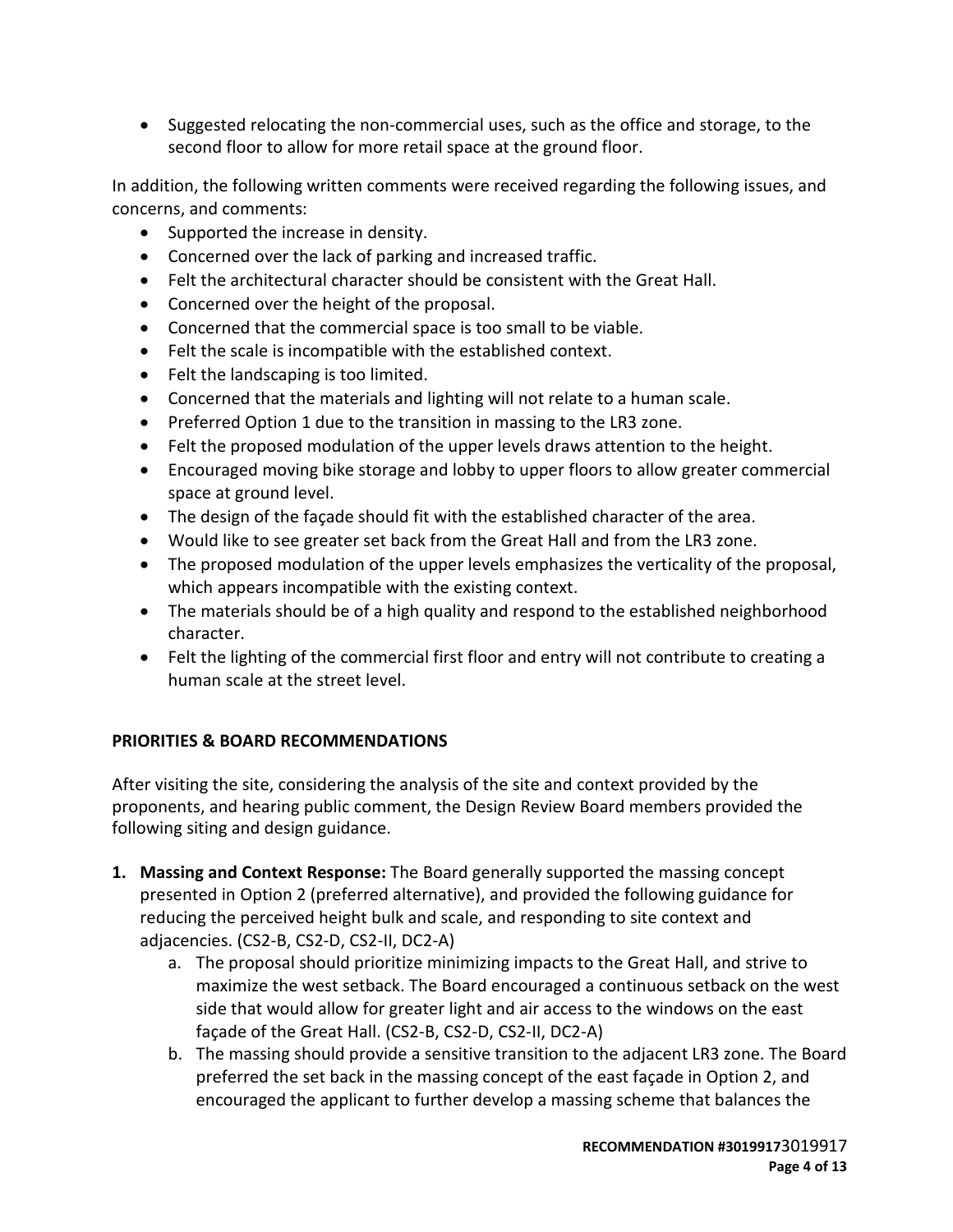transition to the LR3 zone with the response to the Great Hall. (CS2-B, CS2-D, CS2-II, DC2-A)

- c. Provide a window study and the floor layout of the Great Hall to demonstrate how the design responds to the light and use of the facility. (CS2-B, CS2-D)
- d. The Board suggested that the applicant explore using exterior stairs and circulation for the upper massing in a layout similar to Option 2 to increase the amount of light and air access to the Great Hall. (SC2-B, CS2-D, CS2-II, DC4-I)
- e. The architectural concept should have a clearly defined base, middle and top to reduce the perceived height, bulk and scale. The Board suggested using setbacks and plane shifts, as well as change in materials, to further break down the verticality of the structure. (DC2-A, DC2-B, DC2-C)
- f. The Board supported the substantial modulation that breaks the street-facing façade into two distinct masses. (CS2-II, DC2-A, DC2-B)
- g. The Board felt that the context study should incorporate a wider area to adequately analyze the massing response. (CS2-A, CS2-B, CS3-A, CS3-B, CS3-I)

# **2. Vehicular Access and Alley**

- a. The Board supported the location of trash access from the alley, and encouraged working with the neighborhoods to address concerns over alley circulation and safety. (DC1-C)
- b. The Board supported the vehicular access to parking off the alley. The site is in a pedestrian overlay and access from the street would disrupt the pedestrian experience. However, the Board echoed the concerns of the public in regards to safety in the alley, and requested the applicant to consider safety measures that respond to how the alley is used. The Board suggested mirrors and lighting. (CS2-B, PL4-A, DC1-B)

# **3. Street-Level Uses and Streetscape Compatibility**

- a. Shift the retail space toward Woodlawn to provide more continuity with the commercial uses to the west. Similarly, shift the residential entry and lobby to the east to provide a transition to the adjacent residential uses. (PL3-A)
- b. The retail space should activate and engage the streetscape. The Board was concerned that the retail space was not large enough or deep enough in Option 2 to be viable, and encouraged a ground-floor layout that maximizes the size of retail space, or to relocate residential uses, such as the office or storage areas to other levels of the building. The Board noted that they would be open to considering departures, such as a steeper parking ramp, to increase the retail area. (PL3-C)
- c. The Board suggested the applicant explore live-work units, as it may be conducive to creating a more consistent and compatible streetscape character and pedestrian experience with the residential uses to the east. (CS3-A, PL3-A)
- **4. Architectural Concept and Composition:** The architectural concept should respond to the scale and character of the Great Hall. The Board suggested relating datum lines, plane shifts, materials, and architectural detailing. (CS3-A, CS3-B, CS3-I, DC4-A, DC4-I)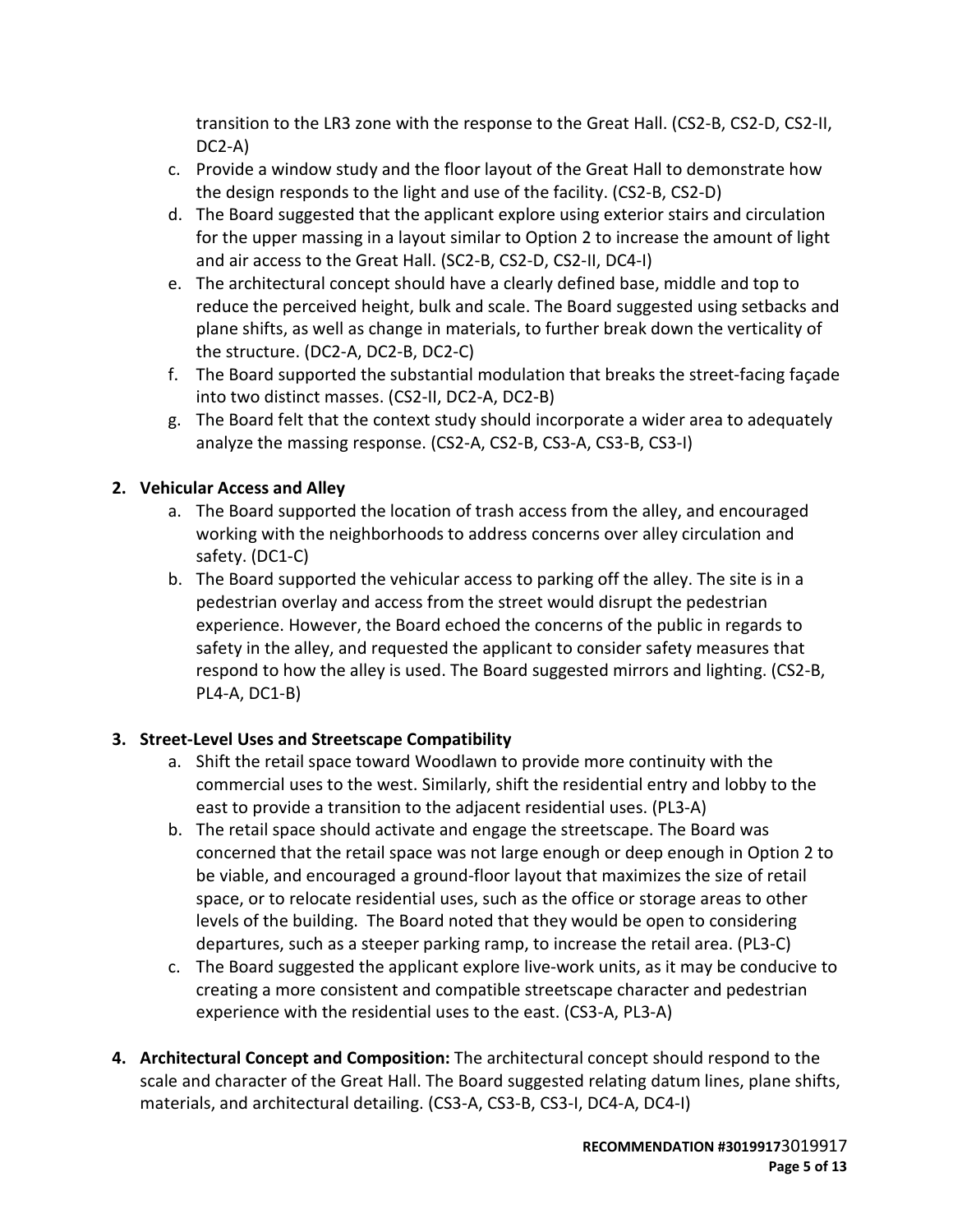## **INITIAL RECOMMENDATION: May 9, 2016**

## **PUBLIC COMMENT**

The following comments, issues and concerns were raised during the public comment portion of the public meeting:

- Concerned about the lack of parking.
- Appreciated the effort from the design team in working with a difficult site.
- Felt that setbacks and massing were not managed well, and that additional revisions are necessary to appropriately respond to adjacencies.
- Felt that proposal appears large and bulky, and that the building should be scaled down to better complement the character of the streetscape.
- Encouraged more underground parking.
- Appreciated thoughts about how to build without appearing ominous, including ideas about backing away from west adjacency to provide lighting. Thinks height reduction would be more effective in reducing bulk and scale.

#### **PRIORITIES & BOARD RECOMMENDATIONS**

- 1. **Massing & Context Response.** The Board questioned the changes in the massing response from the preferred option at EDG, and agreed that the massing response to address height, bulk and scale concerns was not adequately addressed. The Board agreed with public comment, and repeated the concern regarding balancing a sensitive transition to the LR3 zone with the providing light and air to the Great Hall. The Board agreed that the proposed scheme does not appropriately reduce perceived height, bulk, and scale. The Board also noted that the overall square footage had increased from the Board's preferred option at EDG, and requested a more thorough study that demonstrates how the impacts to the east and west have been balanced. (CS2.B, CS2.D, CS3.A, CS2.II, DC2.A, DC2.B)
	- a. **Response to Great Hall, West Façade.** The Board expressed concern regarding the blank walls and 0' setback at the upper levels (3-6), as it is likely that these will remain visible for some time. The Board provide the following recommendations:
		- i. Revise the upper three stories at the northwest corner to incorporate a setback that runs from the street to the window well, and provide additional fenestration that relates to the established design language of the street-facing facade. Ideally, the setback would be the same depth as the window well (shown as 11'-9") to improve access to light and air to the Great Hall. The setback should be at least the minimum necessary to provide 25% glazing, which would break up the blank façade, as well as provide views towards Green Lake for those units.
		- ii. The Board agreed that while they would like to see a setback of the portion of the structure at the southwest corner of the site, this was not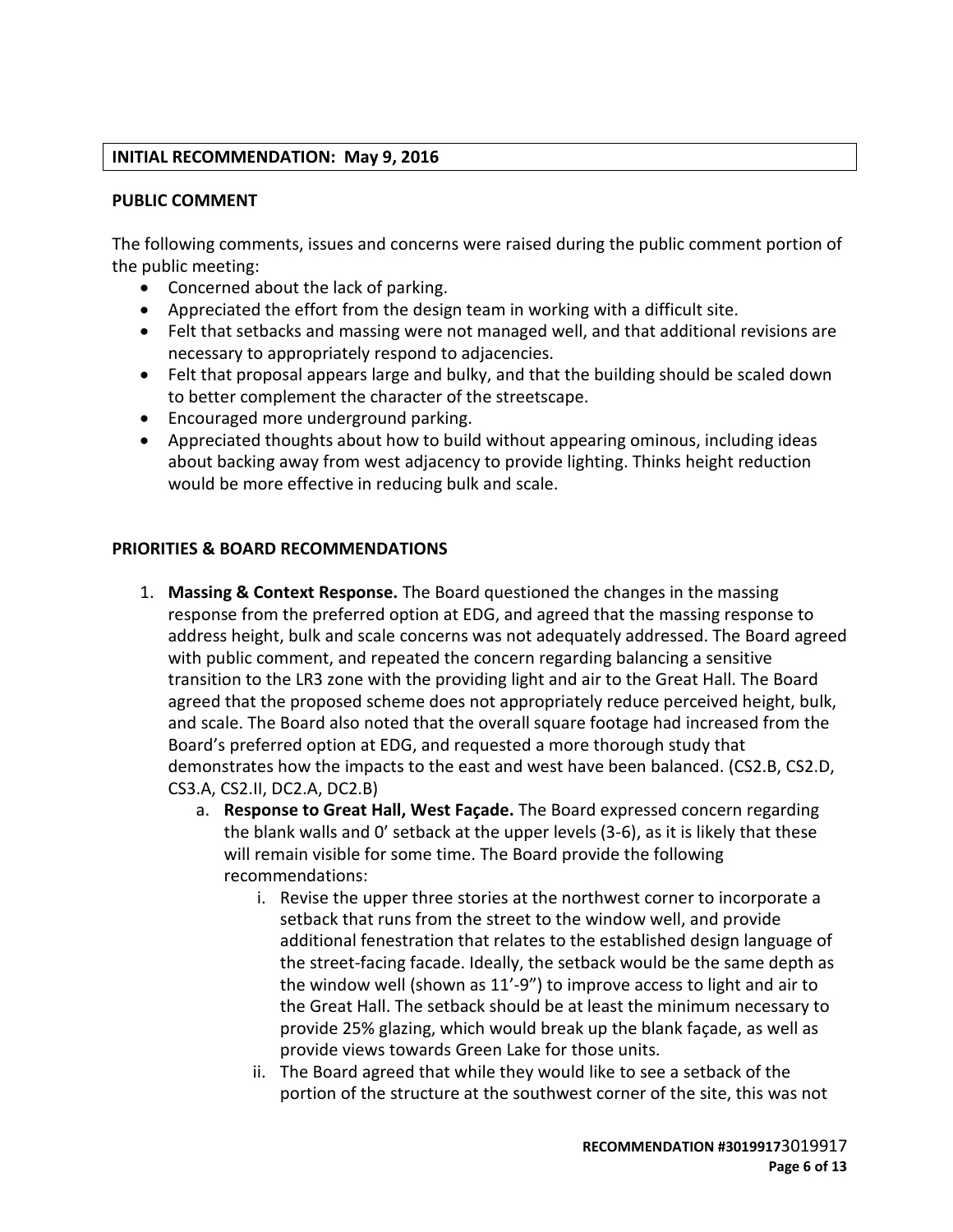necessary due to the location of lot boundaries and zoning of the adjacent lot to the southwest. However, the proposal should strive to mitigate the blank wall condition.

- iii. The material at the window well should be revised to a lighter material to better reflect light to the stained glass window.
- b. **Response to LR3 Zone, East Façade.** The Board supported the notch at the east façade, but noted that additional setbacks are necessary to provide a more sensitive transition to the LR3 zone.
	- i. The Board expressed concern regarding the perceived bulk and scale of the blank walls on the east façade. The Board agreed that the proposed notch should remain, and a setback of the upper three stories should be incorporated to provide glazing.
	- ii. The Board was concerned that the stairs and elevator are directly adjacent to the LR3 zone. As these are the tallest, most vertical expressions, they should be moved inboard to reduce the appearance of height, bulk and scale and improve the zone transition.

# **2. Street-Level Uses and Streetscape Compatibility.**

- a. The Board supported the location of the retail entry at the west end of the site, with no set back from the sidewalk, as it provides more continuity with the commercial uses to the west and engages the streetscape. (CS3.A, PL4.A, PL3.C)
- b. The Board supported shifting the residential entry to the east and incorporating a recess, as it provides a better transition to the residential uses to the east. (PL3.A, PL4.A)
- 3. **Architectural Concept and Composition.** The Board requested more information regarding the development of the color scheme and material application, and encouraged revisions that help the design relate to and complement the scale and character of the Great Hall. (CS2.A, CS3.A, DC2.A, DC2.B, DC2.C, DC4.I)
	- a. The Board noted that the color scheme has many high-contrast elements, and suggested that a more muted palette might better complement and not compete with the Great Hall.
	- b. The Board noted that a materials board should be provided at the next meeting.
	- c. The Board supported the continuation of the third-story datum line, noting that it helps relate the base to the scale of the Great Hall.
	- d. The Board strongly supported the use of brick at the lower three levels that define the base.
	- e. The Board also supported the grey tones of the brick, noting that using a white brick would add more high-contrast materials to the color palette.
	- f. The Board expressed concern that that the large areas of white cementitious panel may show dirt rather quickly.
	- g. The upper levels should read as a background building, and should be designed to minimize the presence of the top in order to reduce the perceived height, bulk and scale. The Board suggested a more muted color than pure white.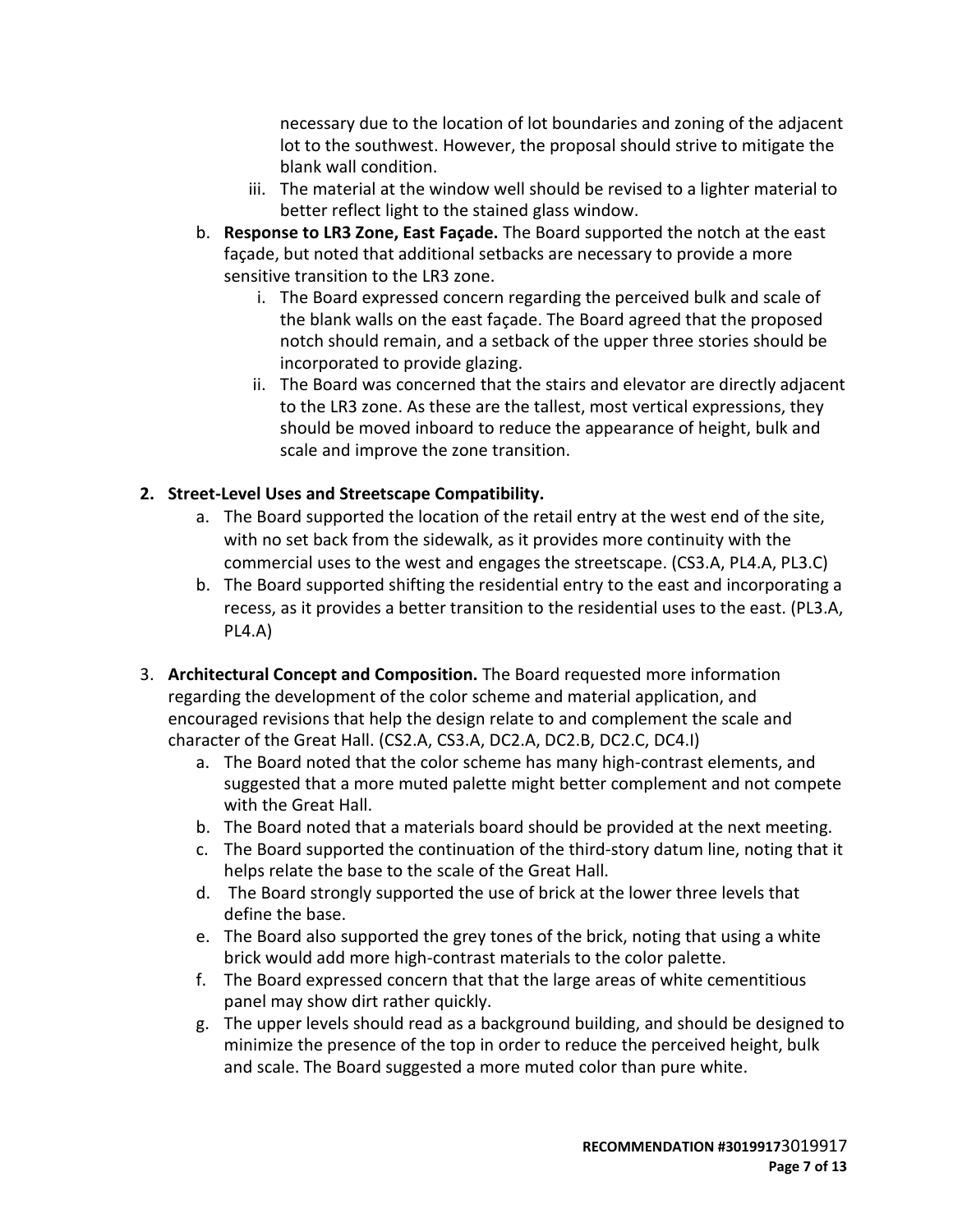- h. Consider the color of materials at those locations intended to reflect light down, such as at the window well for the stained glass window of the Great Hall.
- i. Provide more information and studies that demonstrate the design rationale for the scale and application of materials, including the yellow accent color. This study should analyze the context, highlight the design intent, explain how materials relate to the architectural concept and overall design theme, and how the more modern box relates to and complements the existing architectural context.

## **DESIGN REVIEW GUIDELINES**

The priority Citywide and Neighborhood guidelines identified by the Board as Priority Guidelines are summarized below, while all guidelines remain applicable. For the full text please visit the [Design Review website.](https://www.seattle.gov/dpd/aboutus/whoweare/designreview/designguidelines/default.htm)

## **CONTEXT & SITE**

**CS2 Urban Pattern and Form: Strengthen the most desirable forms, characteristics, and patterns of the streets, block faces, and open spaces in the surrounding area.**

## **CS2-A Location in the City and Neighborhood**

**CS2-A-1. Sense of Place:** Emphasize attributes that give a distinctive sense of place. Design the building and open spaces to enhance areas where a strong identity already exists, and create a sense of place where the physical context is less established. **CS2-A-2. Architectural Presence:** Evaluate the degree of visibility or architectural presence that is appropriate or desired given the context, and design accordingly.

# **CS2-B Adjacent Sites, Streets, and Open Spaces**

**CS2-B-1. Site Characteristics:** Allow characteristics of sites to inform the design, especially where the street grid and topography create unusually shaped lots that can add distinction to the building massing.

**CS2-B-2. Connection to the Street:** Identify opportunities for the project to make a strong connection to the street and public realm.

**CS2-B-3. Character of Open Space:** Contribute to the character and proportion of surrounding open spaces.

## **CS2-D Height, Bulk, and Scale**

**CS2-D-1. Existing Development and Zoning:** Review the height, bulk, and scale of neighboring buildings as well as the scale of development anticipated by zoning for the area to determine an appropriate complement and/or transition.

**CS2-D-2. Existing Site Features:** Use changes in topography, site shape, and vegetation or structures to help make a successful fit with adjacent properties.

**CS2-D-3. Zone Transitions:** For projects located at the edge of different zones, provide an appropriate transition or complement to the adjacent zone(s). Projects should create a step in perceived height, bulk and scale between the anticipated development potential of the adjacent zone and the proposed development.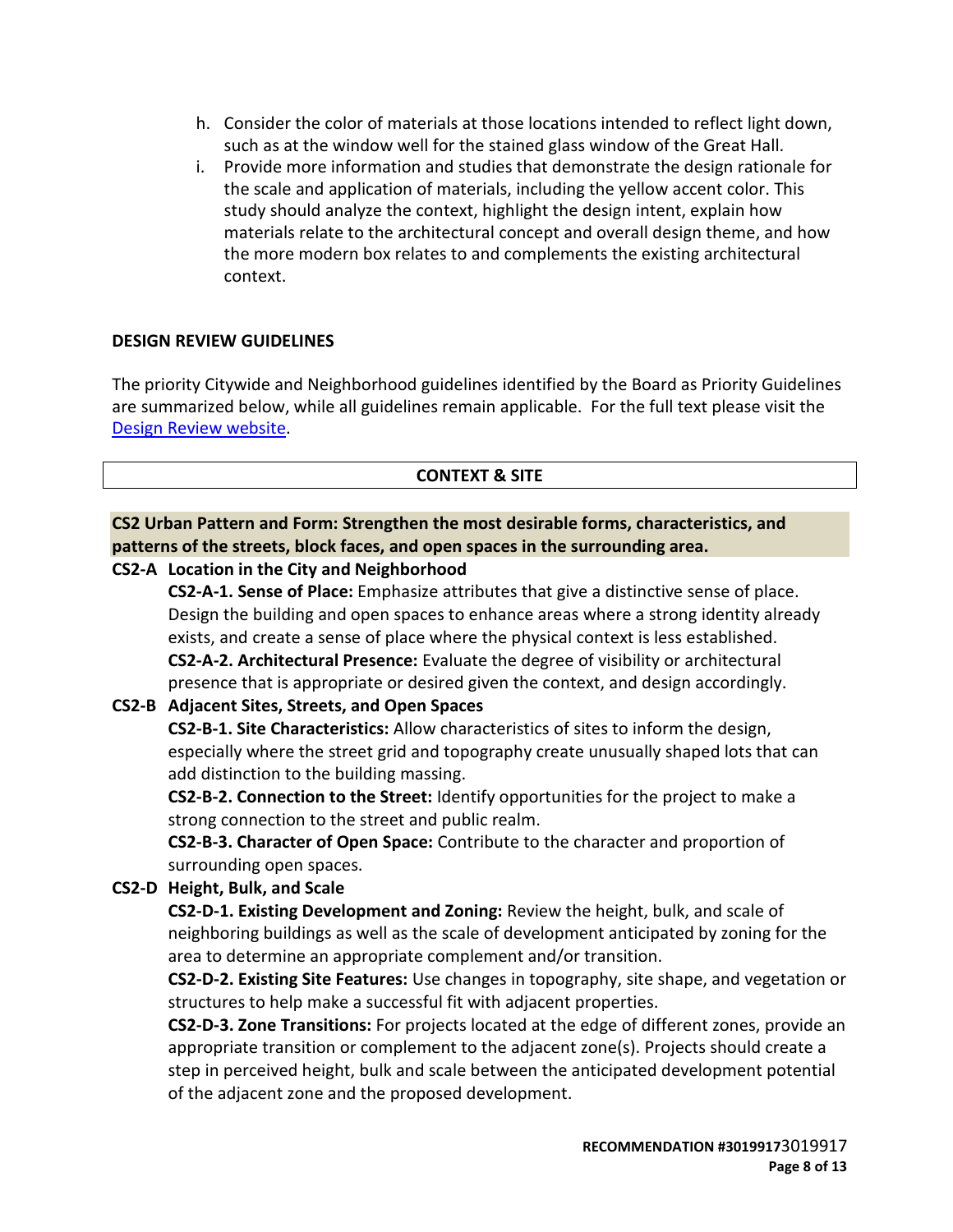**CS2-D-4. Massing Choices:** Strive for a successful transition between zones where a project abuts a less intense zone.

**CS2-D-5. Respect for Adjacent Sites:** Respect adjacent properties with design and site planning to minimize disrupting the privacy of residents in adjacent buildings.

## *Greenlake Supplemental Guidance:*

## **CS2-II Height, Bulk and Scale Compatibility**

**CS2-II-i. Zone Edges:** In such cases where a property with more-intensive zoning is adjacent to a property that contains such split zoning, the following design techniques are encouraged to improve the transition to the split-zoned lot:

a. Building setbacks similar to those specified in the Land Use Code for zone edges where a proposed development project within a more intensive zone abuts a lower intensive zone.

b. Techniques specified in the Seattle Design Guidelines regarding height, bulk, and scale; and relationship to adjacent sites.

c. Along a zone edge without an alley, consider additional methods that help reduce the potential 'looming' effect of a much larger structure in proximity to smaller, existing buildings.

d. One possibility is allowing the proposed structure's ground floor to be built to the property line and significantly stepping back the upper levels from the adjacent building (see sketch in the left column). The building wall at the property line should be designed in a manner sympathetic to the existing structure(s), particularly regarding privacy and aesthetic issues.

# **CS3 Architectural Context and Character: Contribute to the architectural character of the neighborhood.**

# **CS3-A Emphasizing Positive Neighborhood Attributes**

**CS3-A-1. Fitting Old and New Together:** Create compatibility between new projects, and existing architectural context, including historic and modern designs, through building articulation, scale and proportion, roof forms, detailing, fenestration, and/or the use of complementary materials.

**CS3-A-2. Contemporary Design:** Explore how contemporary designs can contribute to the development of attractive new forms and architectural styles; as expressed through use of new materials or other means.

**CS3-A-3. Established Neighborhoods:** In existing neighborhoods with a well-defined architectural character, site and design new structures to complement or be compatible with the architectural style and siting patterns of neighborhood buildings.

**CS3-A-4. Evolving Neighborhoods:** In neighborhoods where architectural character is evolving or otherwise in transition, explore ways for new development to establish a positive and desirable context for others to build upon in the future.

# **CS3-B Local History and Culture**

**CS3-B-1. Placemaking:** Explore the history of the site and neighborhood as a potential placemaking opportunity. Look for historical and cultural significance, using neighborhood groups and archives as resources.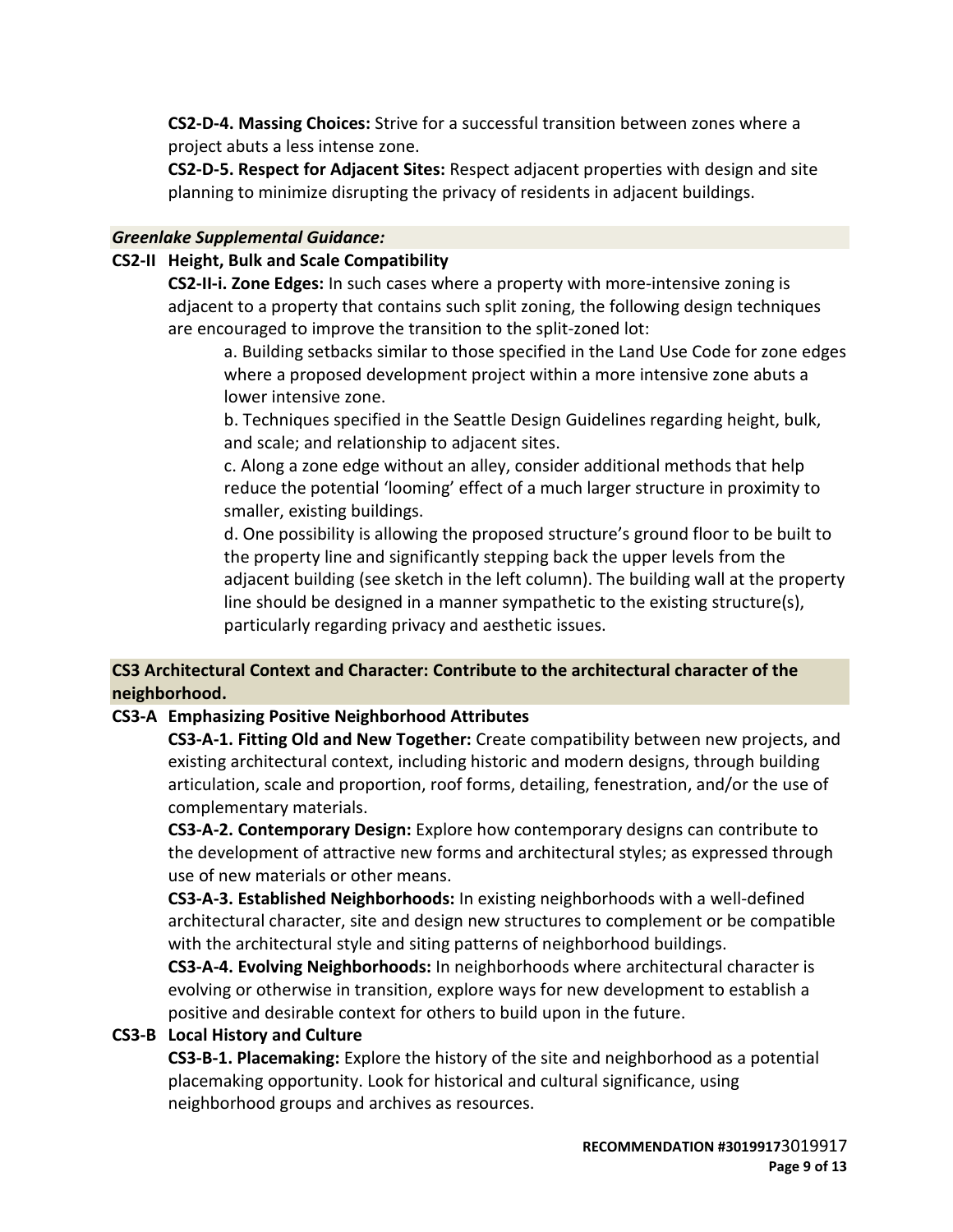**CS3-B-2. Historical/Cultural References:** Reuse existing structures on the site where feasible as a means of incorporating historical or cultural elements into the new project.

## *Greenlake Supplemental Guidance:*

## **CS3-I Architectural Context**

**CS3-I-ii. Residential Urban Village:** Build on the core's classical architectural styles (e.g., community center, library, Marshall School, VFW building). Also, many of the existing buildings are simple "boxes," with human scale details and features (i.e., building at the NE corner of E. Green Lake Dr. and NE 72nd Street). Brick and detailed stucco are appropriate materials.

## **PUBLIC LIFE**

**PL3 Street-Level Interaction: Encourage human interaction and activity at the street-level with clear connections to building entries and edges.**

## **PL3-A Entries**

**PL3-A-1. Design Objectives:** Design primary entries to be obvious, identifiable, and distinctive with clear lines of sight and lobbies visually connected to the street.

**PL3-A-2. Common Entries:** Multi-story residential buildings need to provide privacy and security for residents but also be welcoming and identifiable to visitors.

**PL3-A-4. Ensemble of Elements:** Design the entry as a collection of coordinated elements including the door(s), overhead features, ground surface, landscaping, lighting, and other features.

# **PL3-C Retail Edges**

**PL3-C-1. Porous Edge:** Engage passersby with opportunities to interact visually with the building interior using glazing and transparency. Create multiple entries where possible and make a physical and visual connection between people on the sidewalk and retail activities in the building.

**PL3-C-2. Visibility:** Maximize visibility into the building interior and merchandise displays. Consider fully operational glazed wall-sized doors that can be completely opened to the street, increased height in lobbies, and/or special lighting for displays.

**PL3-C-3. Ancillary Activities:** Allow space for activities such as sidewalk vending, seating, and restaurant dining to occur. Consider setting structures back from the street or incorporating space in the project design into which retail uses can extend.

**PL4 Active Transportation: Incorporate design features that facilitate active forms of transportation such as walking, bicycling, and use of transit.**

# **PL4-A Entry Locations and Relationships**

**PL4-A-1. Serving all Modes of Travel:** Provide safe and convenient access points for all modes of travel.

**PL4-A-2. Connections to All Modes:** Site the primary entry in a location that logically relates to building uses and clearly connects all major points of access.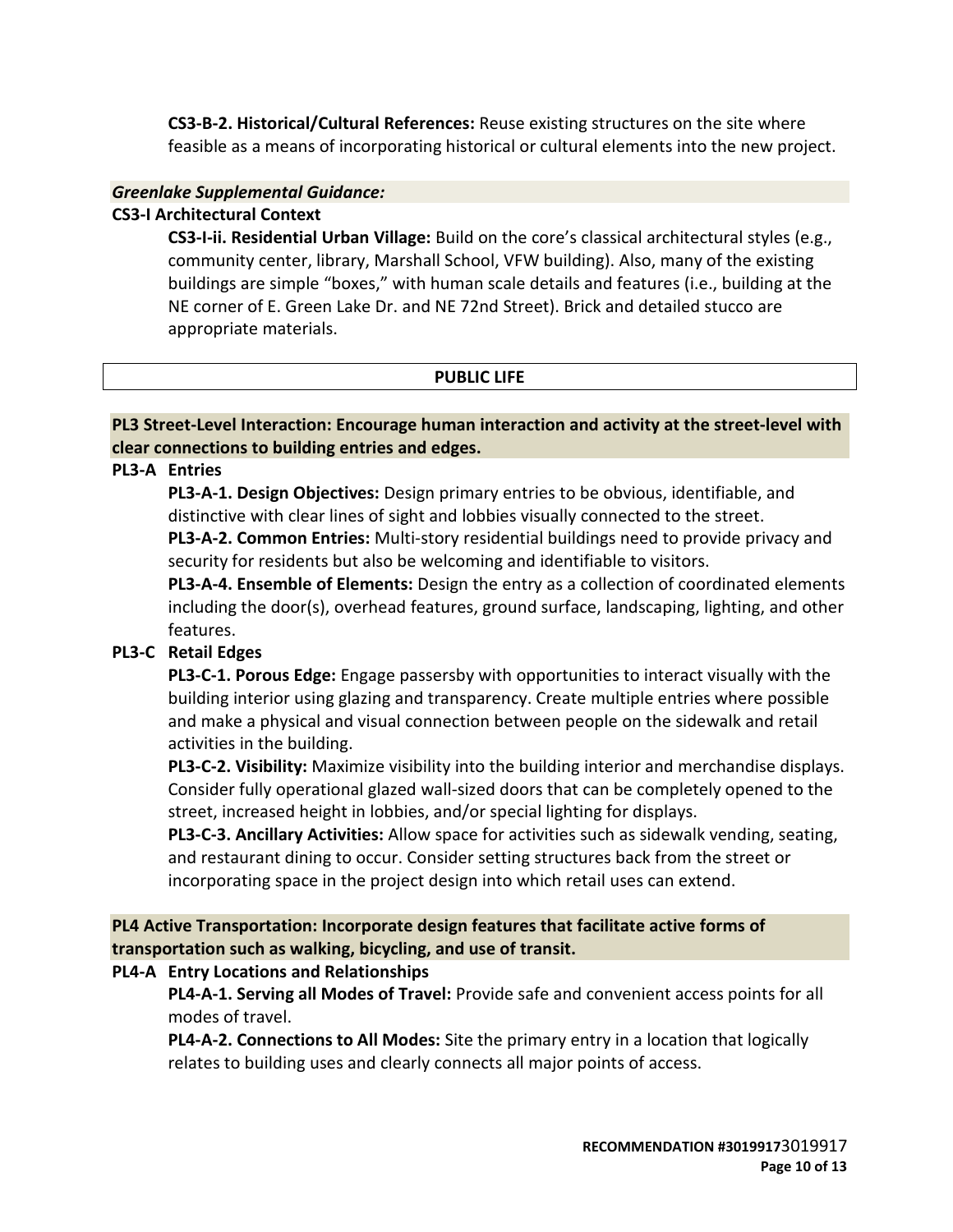## **DC1 Project Uses and Activities: Optimize the arrangement of uses and activities on site.**

## **DC1-B Vehicular Access and Circulation**

**DC1-B-1. Access Location and Design:** Choose locations for vehicular access, service uses, and delivery areas that minimize conflict between vehicles and non-motorists wherever possible. Emphasize use of the sidewalk for pedestrians, and create safe and attractive conditions for pedestrians, bicyclists, and drivers.

**DC1-B-2. Facilities for Alternative Transportation:** Locate facilities for alternative transportation in prominent locations that are convenient and readily accessible to expected users.

## **DC1-C Parking and Service Uses**

**DC1-C-1. Below-Grade Parking:** Locate parking below grade wherever possible. Where a surface parking lot is the only alternative, locate the parking in rear or side yards, or on lower or less visible portions of the site.

**DC1-C-2. Visual Impacts:** Reduce the visual impacts of parking lots, parking structures, entrances, and related signs and equipment as much as possible.

**DC1-C-4. Service Uses:** Locate and design service entries, loading docks, and trash receptacles away from pedestrian areas or to a less visible portion of the site to reduce possible impacts of these facilities on building aesthetics and pedestrian circulation.

# **DC2 Architectural Concept: Develop an architectural concept that will result in a unified and functional design that fits well on the site and within its surroundings.**

**DC2-A Massing**

**DC2-A-1. Site Characteristics and Uses:** Arrange the mass of the building taking into consideration the characteristics of the site and the proposed uses of the building and its open space.

**DC2-A-2. Reducing Perceived Mass:** Use secondary architectural elements to reduce the perceived mass of larger projects.

# **DC2-B Architectural and Facade Composition**

**DC2-B-1. Façade Composition:** Design all building facades—including alleys and visible roofs— considering the composition and architectural expression of the building as a whole. Ensure that all facades are attractive and well-proportioned.

**DC2-B-2. Blank Walls:** Avoid large blank walls along visible façades wherever possible. Where expanses of blank walls, retaining walls, or garage facades are unavoidable, include uses or design treatments at the street level that have human scale and are designed for pedestrians.

# **DC2-C Secondary Architectural Features**

**DC2-C-1. Visual Depth and Interest:** Add depth to facades where appropriate by incorporating balconies, canopies, awnings, decks, or other secondary elements into the façade design. Add detailing at the street level in order to create interest for the pedestrian and encourage active street life and window shopping (in retail areas). **DC2-C-2. Dual Purpose Elements:** Consider architectural features that can be dual purpose— adding depth, texture, and scale as well as serving other project functions.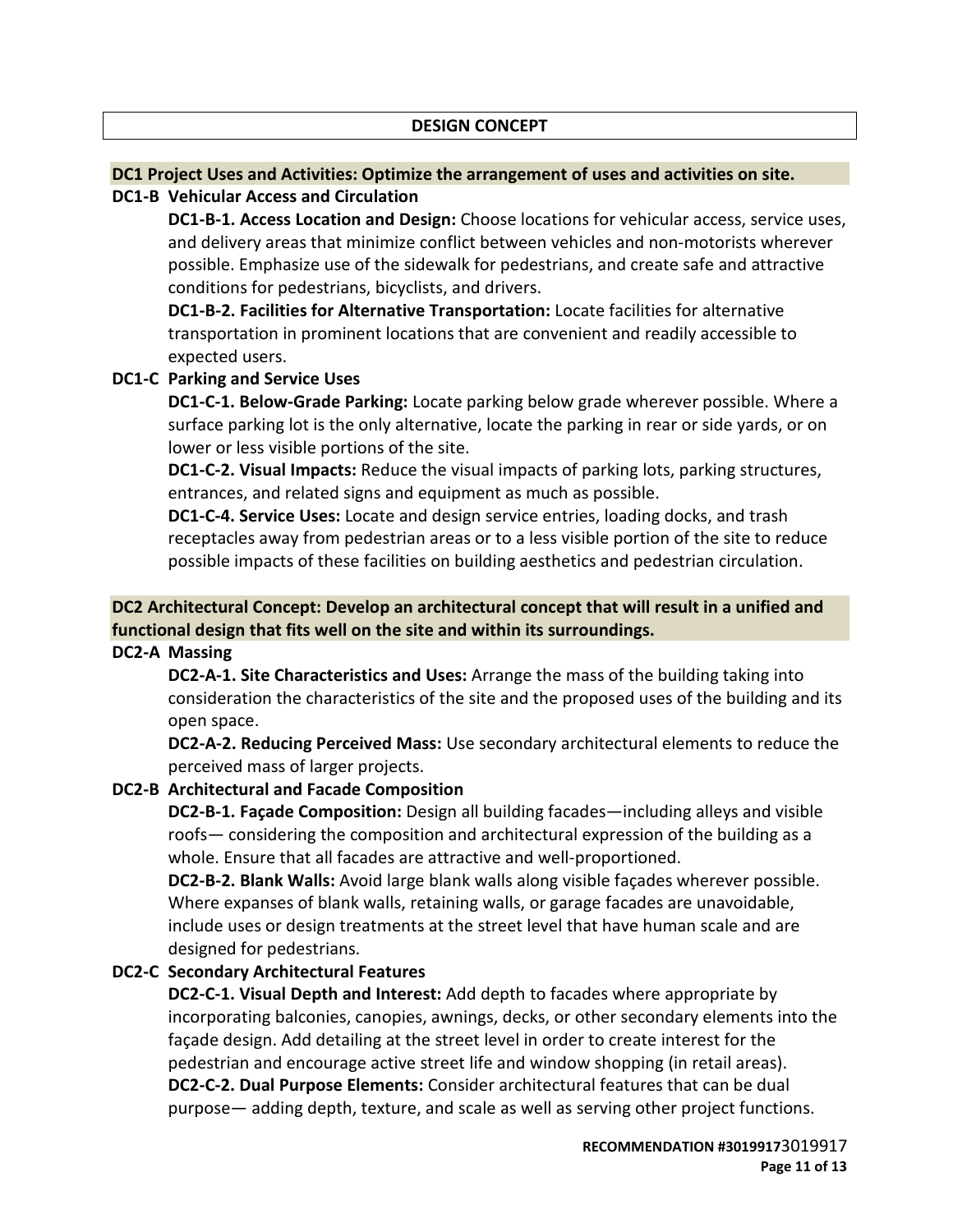**DC2-C-3. Fit With Neighboring Buildings:** Use design elements to achieve a successful fit between a building and its neighbors.

# **DC4 Exterior Elements and Finishes: Use appropriate and high quality elements and finishes for the building and its open spaces.**

# **DC4-A Exterior Elements and Finishes**

**DC4-A-1. Exterior Finish Materials:** Building exteriors should be constructed of durable and maintainable materials that are attractive even when viewed up close. Materials that have texture, pattern, or lend themselves to a high quality of detailing are encouraged. **DC4-A-2. Climate Appropriateness:** Select durable and attractive materials that will age well in Seattle's climate, taking special care to detail corners, edges, and transitions.

## *Greenlake Supplemental Guidance:*

# **DC4-I Exterior Finish Materials**

**DC4-I-i. Desired Materials:** See full Guidelines for list of desired materials.

**DC4-I-ii. Relate to Campus/Art Deco Architecture:** Sculptural cast stone and decorative tile are particularly appropriate because they relate to campus architecture and Art Deco buildings. Wood and cast stone are appropriate for moldings and trim.

**DC4-I-iii. Discouraged Materials:** See full Guidelines for list of discouraged materials. **DC4-I-iv. Anodized Metal:** Where anodized metal is used for window and door trim, then care should be given to the proportion and breakup of glazing to reinforce the building concept and proportions.

**DC4-I-v. Fencing:** Fencing adjacent to the sidewalk should be sited and designed in an attractive and pedestrian oriented manner.

**DC4-I-vi. Awnings:** Awnings made of translucent material may be backlit, but should not overpower neighboring light schemes. Lights, which direct light downward, mounted from the awning frame are acceptable. Lights that shine from the exterior down on the awning are acceptable.

**DC4-I-vii. Light Standards:** Light standards should be compatible with other site design and building elements.

# **DEVELOPMENT STANDARD DEPARTURES**

The Board's recommendation on the requested departure(s) will be based on the departure's potential to help the project better meet these design guidelines priorities and achieve a better overall project design than could be achieved without the departure(s). The Board's recommendation will be reserved until the final Board meeting.

At the time of the Recommendation the following departures were requested:

1. **Setback requirements for lots abutting residential zones (SMC 23.47A.014.B.1):** The Code requires a setback where a commercial lot abuts the intersection of a side lot line and front lot line of a lot in a residential zone. The required setback forms a triangular area. Two sides of the triangle extend along the street lot line and side lot line 15 feet from the intersection of the residentially zoned lot's front lot line and the side lot line